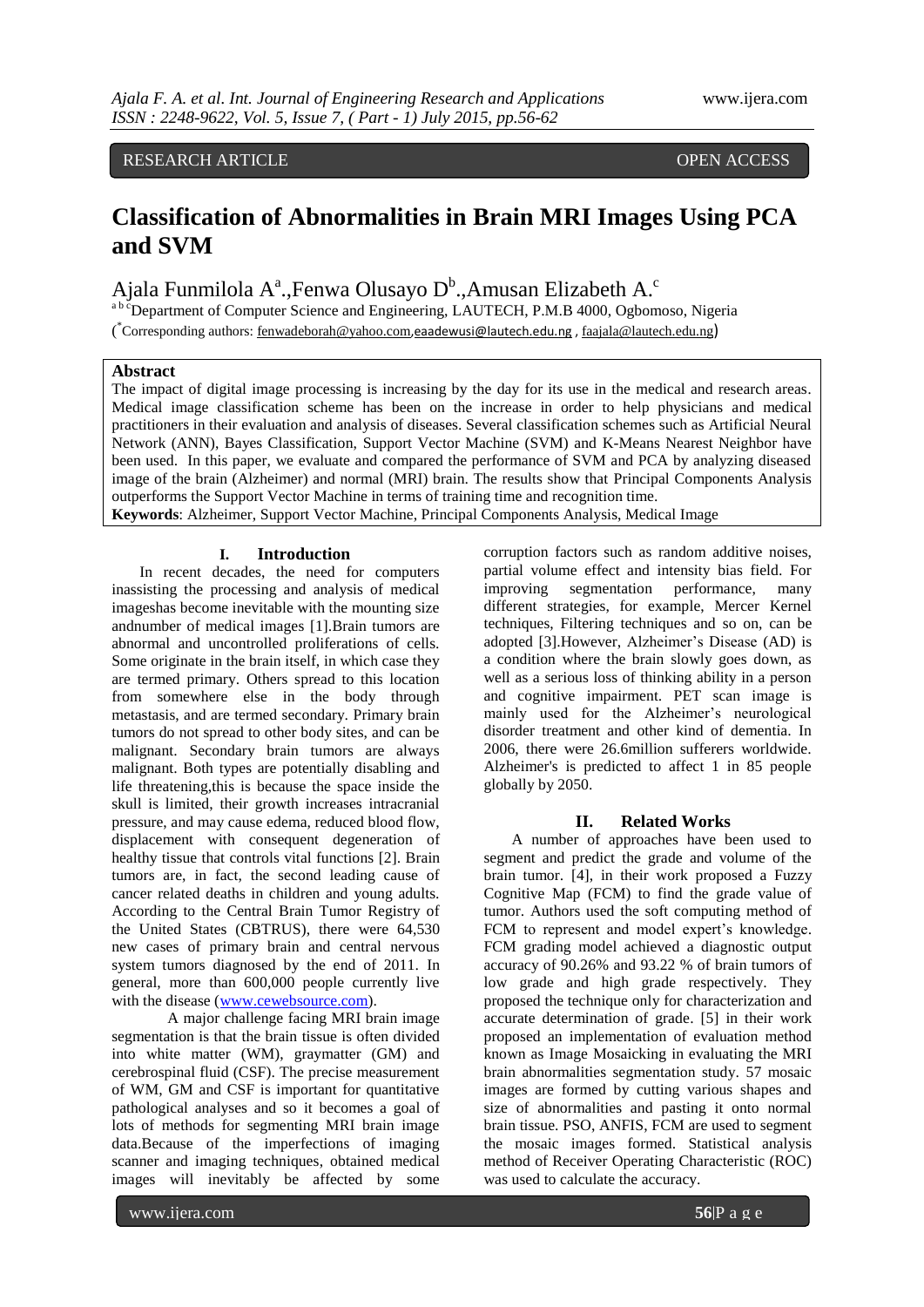[6], in their work proposed detection of tumor growth by advanced diameter technique using MRI data. To find the volume of brain tumor they proposed diameter and graph based methods. The result showed tumor growth and volume.[8] proposed a system that automatically segments and labels tumor in MRI of the human brain. They proposed a system which integrates knowledge based techniques with multispectral analysis. The results of the system generally correspond well to ground truth, both on a per state basis and more importantly in tracking total volume during treatment over time.

In this work,classification system for abnormalities of MRI brain images using principal component analysis, and support vector machine was proposed.

# **III. METHODOLOGY**

The block diagram of the proposed system showing the stages of the system development is as displayed in figure 3.1. The stages are: Medical Image Acquisition; Image Preprocessing; Feature Extraction; Classification (using SVM and ANN); and Performance Evaluation.



Figure 3.1 Model Arhcitecture of the Proposed System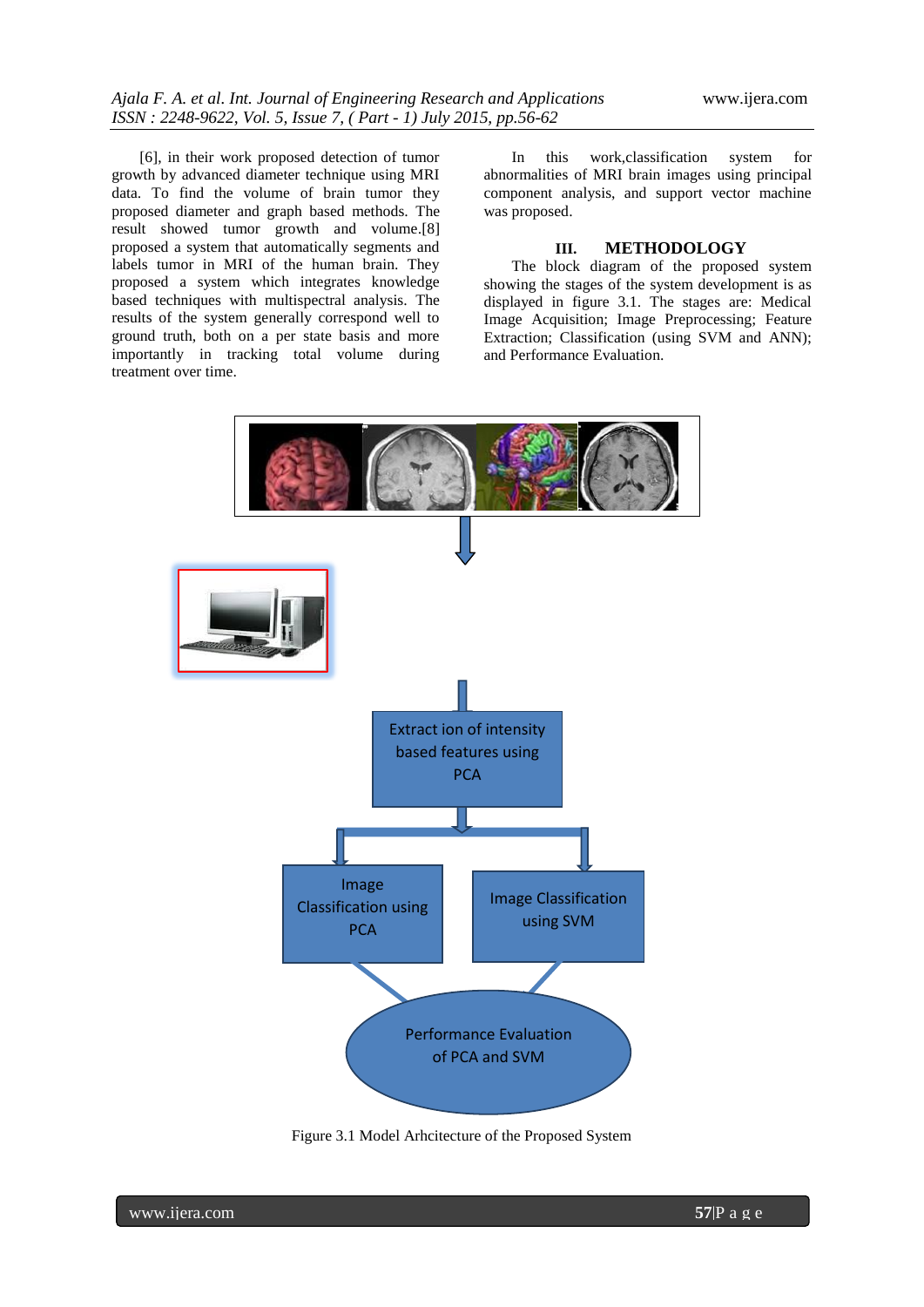#### **3.1 Image (Data) Acquisition**

The image used for this research work was obtained from an online database of brain MRI images. Typical data samples consisting of Alzheimer diseased brain and normal brainare as shown in figures 3.2. and 3.3. The database provides a repository of these images which can be downloaded and regenerated in the MatLab environment. Some of these images are stored for research purposes, and for other image processing analaysis. After the images were gotten from an online source, a database that contains both images was created in the MatLab environment. The image was called from the database using Matlab algorithm.



Figure3.2: A typical image of the Alhzeimer Disease (Source : www.mednet.com)



Figure 3.3: Normal MRI Brain(Source: www.mribrain.com)

# **3.2 Image Pre-processing**

Pre-processing of image is necessary before any image analysis can be carried out. It involves filtering, selecting, randomizing, conversion to grayscale, resizing and removal of objects that could affect the proper processing of the images. In analysis of the medical images used in this paper, we try to avoid image pre-processing because image preprocessing can decrease image information content**.**

#### **3.2.1 Pre-processing to gray scale**

A major pre-processing is conversion to grayscale. Most images obtained are always in colored form, and the only way to process such image is by conversion to gray scale. An RGB image is a 3 by 3 image matrix consisting of rows, columns, and index type. The value of an image is also identified by its class, such as uint8, uint16, double. For a grayscale image, it is made to be 2 by 2 matrix, depending on the image size, and also retain its class.

# **3.3 Feature Extraction**

The purpose of feature extraction is to reduce the original data set by measuring certain properties of features that distinguish on input pattern from another.

#### **3.3.1 Texture features**

Texture is a very useful characterization for a wide range of image. It is generally believed that human visual systems use texture for recognition and interpretation. In general, color is usually a pixel property while texture can only be measured from a group of pixels. A large number of techniques have been proposed to extract texture features. Based on the domain from which the texture feature is extracted, they can be broadly classified into spatial texture feature extraction methods and spectral texture feature extraction methods. For the former approach, texture features are extracted by computing the pixel statistics or finding the local pixel structures in original image domain, whereas the latter transforms an image into frequency domain and then calculates feature from the transformed image.

#### **3.3.2 Shape Features**

Shape is known as an important cue for human beings to identify and recognize the real-world objects, whose purpose is to encode simple geometrical forms such as straight lines in different directions. Shape feature extraction techniques can be broadly classified into two groups, viz., contour based and region based methods. The former calculates shape features only from the boundary of the shape, while the latter method extracts features from the entire region.

#### **3.4. Feature Selection**

Feature selection (also known as subset selection) is a process commonly used in machine learning, wherein a subset of the features available from the data is selected for application of a learning algorithm. The best subset contains the least number of dimensions that contributes to high accuracy; we discard the remaining, unimportant dimensions.

#### **3.4.1. Forward Selection**

This selection process starts with no variables and adds them one by one, at each step adding the one that decreases the error the most, until any further addition does not significantly decrease the error. We use a simple ranking based feature selection criterion, a two –tailed t-test, which measures the significance of a difference of means between two distributions, and therefore evaluates the discriminative power of each individual feature in separating two classes.The features are assumed to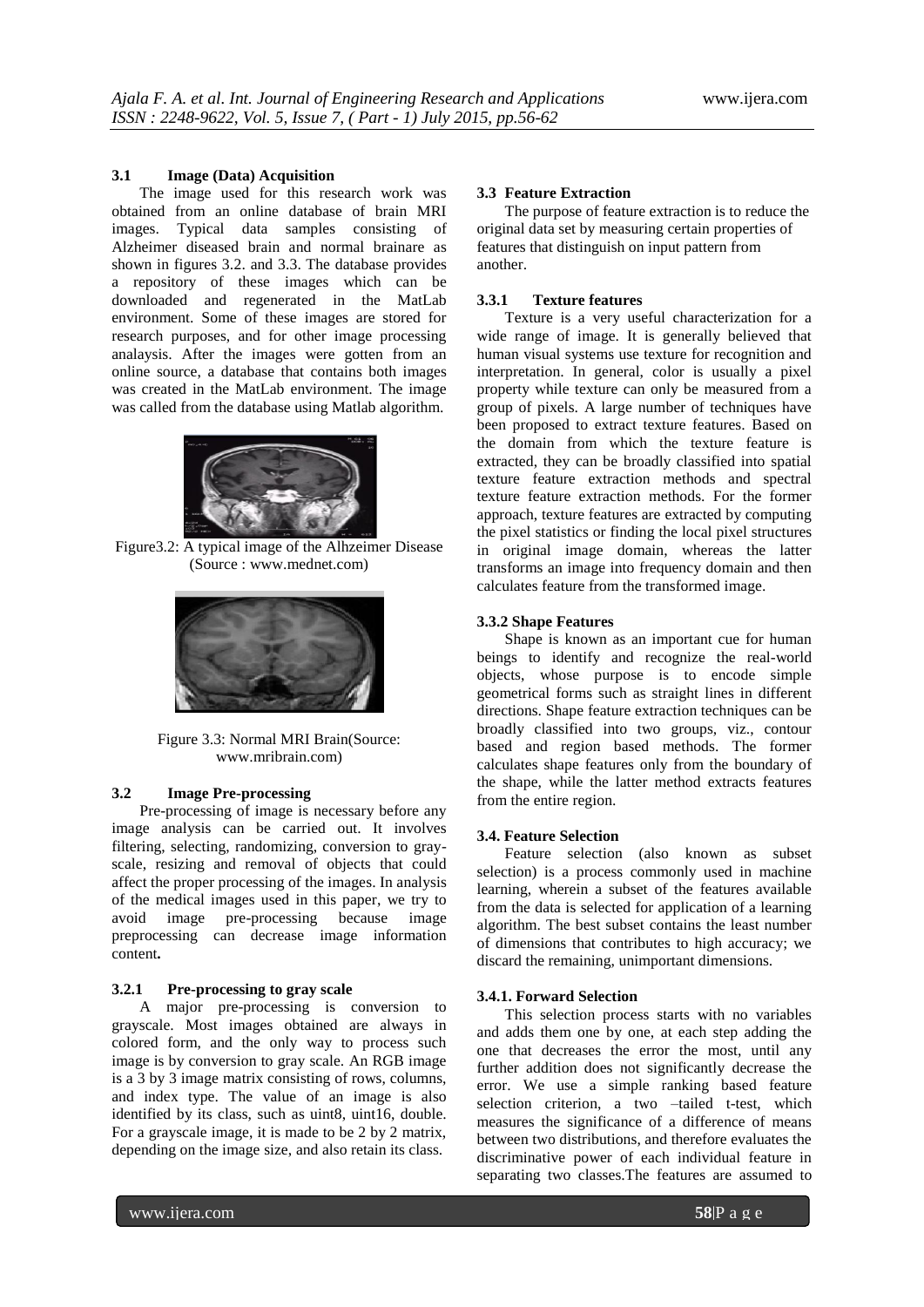come from normal distributions with unknown, but equal variances. Since the correlation among features has been completely ignored in this feature ranking method, redundant features can be inevitably selected, which ultimately affects the classification results. Therefore, we use this feature ranking method to select the more discriminative feature, e.g.by applying a cut-off ratio (p value $<0.1$ ), and then apply a feature subset selection method on the reduced feature space.

## **3.4.2. Backward Selection**

This selection process starts with all the variables and removes them one by one, at each step removing the one that decreases the error the most (or increases it only slightly), until any further removal increases the error significantly. To reduce over fitting, the error referred to above is the error on a validation set that is distinct from the training set. The support vector machine recursive feature elimination algorithm is applied to find a subset of features that optimizes the performance of the classifier. This algorithm determines the ranking of the features based on a backward sequential selection method that remove one feature at a time. At each time, the removed feature makes the variation of SVM based leave-one-out error bound smallest, compared to removing other features.

# **3.5 Principal Components Analysis**

Principal components are the projection of the original features onto the eigenvectors and correspond to the largest Eigenvalues of the covariance matrix of the original feature set. PCA provides linear representation of the original data using the least number of components with the mean squared error minimized. PCA can be used to approximate the original data with lower dimensional feature vectors. The basic approach is to compute the eigenvectors of the covariance matrix of the original data, and approximate it by a linear combination of the leading eigenvectors. By using PCA procedure, the test image can be identified by first projecting the image onto the Eigen-space to obtain the corresponding set of weights, and then comparing with the set of weights of the images in the training set.

# **3.5.1 Algorithm for Principal Component Analysis**

Data: Intensity and label training images

Result: Intensity, label, and intensity/label coefficient PCA subspaces.

Step 1:Register the training images group-wise

Step 2: Apply transformations from the registration to the respective label data

Step 3: Compute the PCA basis for the registered intensity training data

Step 4: Compute the binary images from the registered training labels

Step 5: Compute the PCA basis for the binary images Step 6: Project the binary label and intensity training images onto their respective bases

Step 7 Compute the PCA basis of the coefficients of the training data from theprojection

## **3.6 Support Vector Machine**

Support Vector Machines are a state of the art pattern recognition technique grown up from statistical learning theory. SVM is capable of producing a hyper plane which linearly separates two distinct classes, or two different types of images. SVM uses an optimum linear separating hyper plane to separate two set of data in feature space as shown in figure 3.4. This optimum hyper plane is produced by maximizing minimum margin between the two sets. Therefore the resulting hyper plane will only be dependent on border training patterns called support vectors. The standard SVM is a linear classifier which is composed of a set of given support vectors **z** and a set of weights **w**.



Figure 3.4: Linear separation in feature space

The computation for the output of a given SVM with N support vectors  $z_1$ ,  $z_2$ , ...., $z_N$  and weights  $w_1$ ,  $w_2$ ,  $..., w_N$  is then given by:

$$
F(x) = \sum_{i=1}^{N} w_i(z_i, x) + b
$$
 (1)

#### **3.6.1 Algorithm for Image Classification using Support Vector Machine**

Step 1**:** Input image into Mat lab

Step 2: Perform Pre-Processing, and Normalization Step 3: Perform feature extraction by extracting

surface texture and roughness

Step 4: For 100 image datasets, label first 50 normal image as 1, and the last 50 images as 2.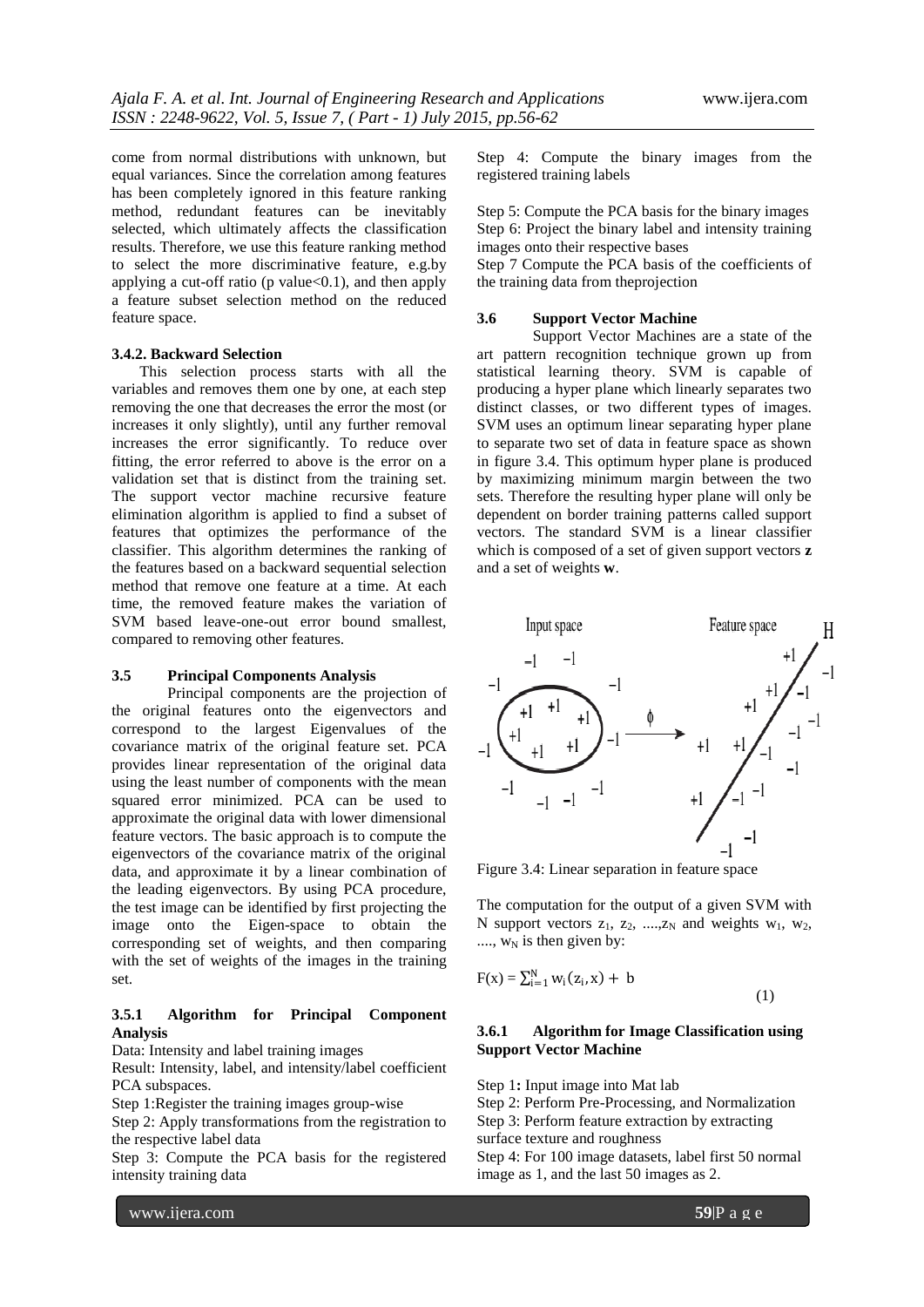Step 5: Create train datasets and test datasets

Step 6: In test datasets, for another 100 image datasets, label first 50 normal images as 1, and the last 50 abnormal images as 2.

Step 7: Perform SVM classification by calling the command svmstruct in Mat lab.

Step 8: Check classification by calling the variable group

# **IV. Results and Discussion**

# **4.1. System Design and Implementation**

This involves loading the image anywhere in the computer to get the image. The first stage of any image processing is getting the image. After the image has been gotten, the various tasks which involve processing the image, analyzing the image was now performed. For this purpose, an interactive

interface was developed which was used to carry out the process.

# **4.2 Mat lab Implementation**

Any image which comes into the Mat lab environment has a definite value, which is identified by Mat lab. In image processing Mat lab enhances the image and generates its value using the im-read function. This enables further processing. Image components are also gotten in the work environment, after its value has been gotten. This is very important because it helps to enhance image processing. These components are identifiable and are attached to each image, this implies that for every image coming into the Mat lab environment. It has a definite component, which makes it very useful in analysis.

| <b>CLASSIFICATION OF BRAIN MRI DISEASE USING PCA AND SVM</b> |                     |                               |             |                           |  |
|--------------------------------------------------------------|---------------------|-------------------------------|-------------|---------------------------|--|
| Alhzeimer                                                    | <b>Normal Brain</b> |                               | PCA         | <b>SVM Classification</b> |  |
|                                                              |                     | % of Correct Classification   | 26%         | 76%                       |  |
|                                                              |                     | % of Incorrect Classification | 74%         | 24%                       |  |
|                                                              |                     | <b>Total Training Time</b>    | 6.4847      | 35.9363                   |  |
| Choose any of the following Classifier Below<br>PCA          | SVM Classifier      | <b>Total Recognition Time</b> | 6.8421e-006 | 0.060926                  |  |
|                                                              |                     |                               |             |                           |  |

Figure 4.1: User Interface for Analysis

# **4.3 Training Data**

In this work, a total number of 50 images containing both Normal MRI Brain and Alhzeimerdisease were used. The features of the images were extracted, and passed into training using principal component analysis, while another set of 50 images were used for testing. The same set of images was passed into the Support Vector Machine, and another set of these images were tested and evaluated. Figures3.2 and 3.3 show typical images of the Alzheimer Disease and Normal MRI Brain, from which features were extracted.

# **SVM Results**

SVM maps input vectors to a higher dimensional vector space where an optimal hyper plane is constructed. The data with linear severability may be analyzed with a hyper plane, and the linearly non separable data are analyzed with kernel functions such as GaussianRBF. The output of an SVM is a linear combination of the training examples projected onto a high dimensional feature space through the use of kernel function. For this work SVM with kernel function linear and RBF (Radial Basis Function) is used for classification of images into two classes namely "**Alhzeimer**" and "**Normal MRI Brain**". The labels for these classes are using  $, 1$ " and  $, 2$ " for "Normal" and "Abnormal" respectively.

www.ijera.com **60**|P a g e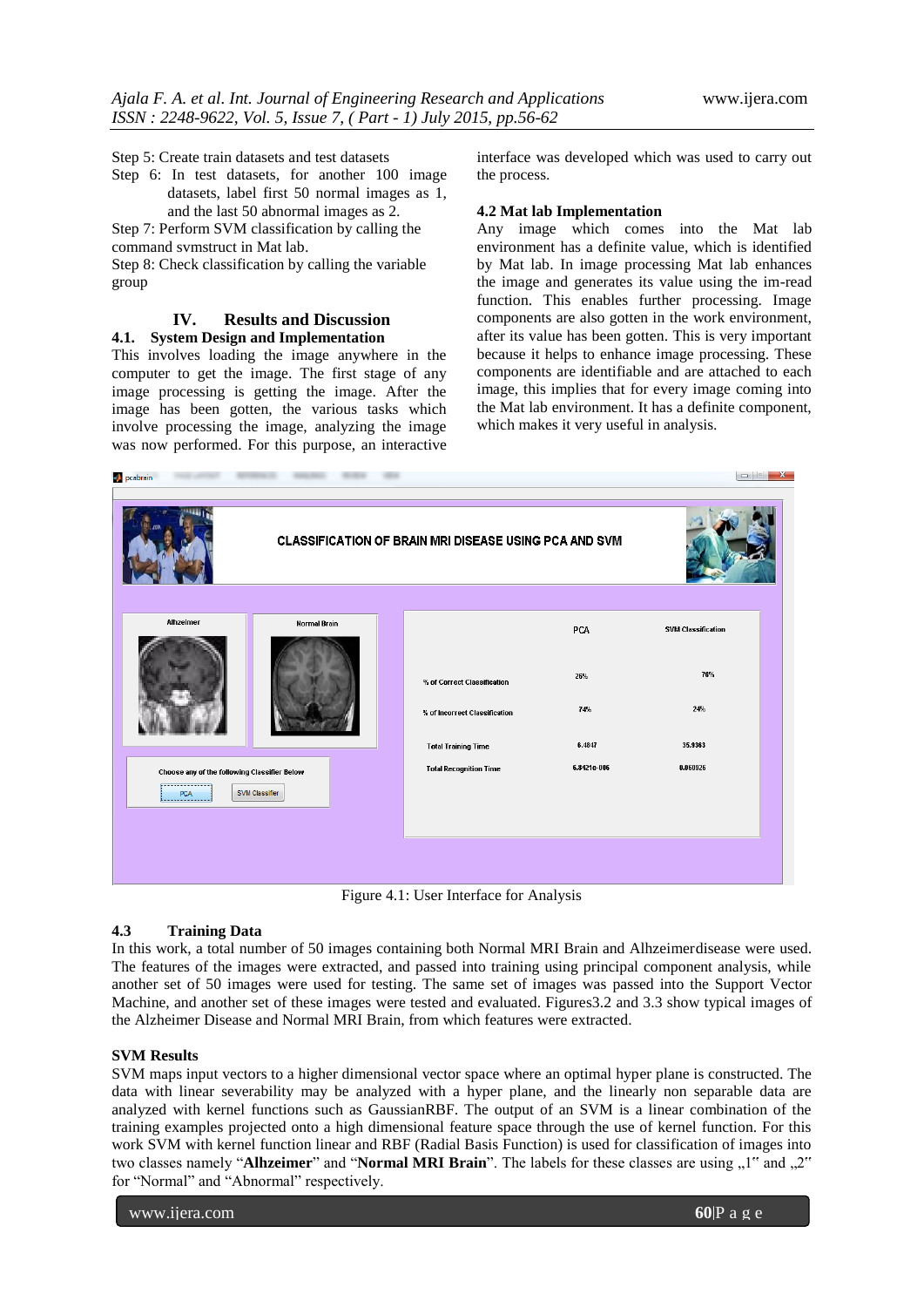A total of 50 images were passed into the database for training and testing. The resulting classification shows the SVM result generating a confusion matrix as shown in table 4.1 below. Confusion matrix is a table matrix which shows correct classification, and misclassification. Correct Classification occurs when Normal Brain is classified as Normal and Diseased Brain is classified as Diseased Brain.

|                                      | <b>Normal Brain</b> | <b>Diseased Brain</b><br>(Alzheimer) |
|--------------------------------------|---------------------|--------------------------------------|
| <b>Normal Brain</b>                  |                     |                                      |
| <b>Diseased Brain</b><br>(Alhzeimer) |                     | 19                                   |

#### **PCA Results**

The principal components of the images were extracted, and trained while another set of test images were used for testing, the results gotten was poor this is because principal components of an image are not enough for classification. The result is shown in table 4.2 below:

| T AVIC 4.2. INCOUNTS TOT TURNATION S VIVI |                |                                 |  |  |  |  |
|-------------------------------------------|----------------|---------------------------------|--|--|--|--|
|                                           | Correct        | <b>Incorrect Classification</b> |  |  |  |  |
|                                           | Classification |                                 |  |  |  |  |
| <b>PCA</b>                                | 26%            | 74%                             |  |  |  |  |
| <b>SVM</b>                                | 76%            | 24%                             |  |  |  |  |

| Table 4.2: Results for PCA and SVM |
|------------------------------------|
|------------------------------------|

PCA picks components based on Eigen Values and Eigen Vectors.These components are used for classifications; however, they don"t give accurate result during testing, due to redundancy in image.SVM results seem better as compared to the PCA results.

## **4.4 Training time**

The training time is the time required by the system to train and understand the behavior of the images in question, during training patterns are recognized, studied and evaluated until after which the carefully studied pattern are extracted, and used for testing. Training time is of significant importance, as it is used for evaluation of speed and performance. The training and recognition time for both classifiers is shown in table 4.3 below.

#### **4.5 Recognition Time**

Recognition of images occurs when the classifier is able to correctly identify and acquaint itself with what it has been trained with. Recognition time plays an important role in classification of medical images because higher recognition time could lead to memory consumption which could affect corresponding results. In the case of a lower recognition time, it yields low memory which is useful and better, and does not affect corresponding results.

| Table 4.3: Training and Recognition Time as for both classifiers |  |  |  |  |
|------------------------------------------------------------------|--|--|--|--|
|                                                                  |  |  |  |  |

|            | Number of<br>Images | <b>Training Time</b><br>(in seconds) | <b>Recognition Time</b><br>(in Seconds) |
|------------|---------------------|--------------------------------------|-----------------------------------------|
| <b>PCA</b> | 50                  | 6.4847                               | 0.006                                   |
| <b>SVM</b> | 50                  | 37.406                               | 0.0589                                  |

In table 4.3 above, the training and recognition time is seen and observed for the PCA and SVM. The training time and recognition time of PCA seem smaller and shorter than that of the SVM, hence PCA performs better in terms of training and recognition.